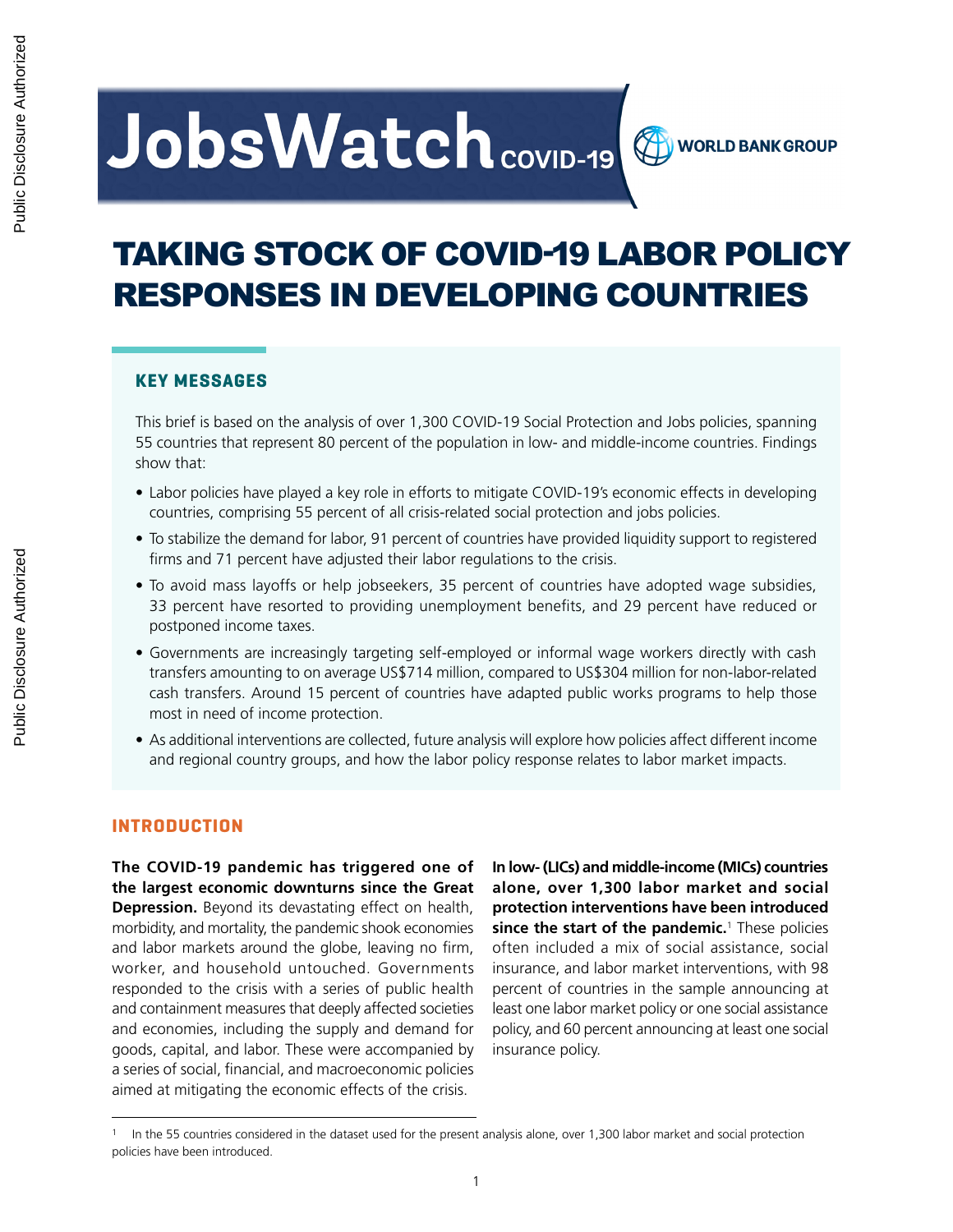**Labor market policies were a key component of the response in low- and middle-income countries, comprising 55 percent of all crisis-related policies.**<sup>2</sup> These measures targeted workers and firms, as well as the regulatory framework of the labor market. Of the labor market policies announced, 54 percent increased firm liquidity through tax relief, credit and payment facilities, utility support, and deferral of social security contributions, to help businesses of all sizes to survive and keep their workers.

**To stabilize the demand for workers and maintain business operations, developing countries prioritized liquidity support to firms and implemented regulatory adjustments.** Among the most common firm liquidity policy types were tax relief, credit guarantees, and loan payment facilities. According to the limited available data on expenditures, these credit guarantees alone have an average budget of US\$1.2 billion.<sup>3</sup> In terms of labor regulation, governments have supported additional job flexibility by allowing teleworking, job rotations, shorter working hours, or other flexible work arrangements. They have also made changes to remuneration policies, among others. Measures to support entrepreneurs and new businesses were the third most common measure, after liquidity support and labor regulation adjustments.

**To protect jobs and support the income of both workers and the unemployed, governments have targeted workers directly.** Governments have prioritized labor supply policies such as wage subsidies, unemployment benefits, reduction of income taxes, and public works. On average governments allocated budgets of US\$686 million to these policies.4 Additionally, governments also used labor-related cash transfers to support labor income, with an average budget of US\$714 million.<sup>5</sup> Training and placement assistance was also provided by 31 percent of countries.

**This JobsWatch brief provides an analysis of labor market and social protection responses to the COVID-19 crisis, with a focus on policies targeted to workers and firms.** It includes a comprehensive set of labor market interventions, using data from the global *COVID-19 SPJ Policy Inventory*. 6 The analysis can inform governments of approaches that can be taken when introducing or adapting their crisis mitigation measures. To our knowledge, this is the first summary of labor market policies adopted by developing countries in response to the COVID-19 crisis.

#### **THE COVID-19 SPJ POLICY INVENTORY**

**The analysis is based on newly collected data from the** *COVID-19 SPJ Policy Inventory***.** This inventory adds labor market demand-side policies to the already comprehensive social protection and jobs policies collected by [Gentilini et al \(2020\)](https://openknowledge.worldbank.org/bitstream/handle/10986/33635/Social-Protection-and-Jobs-Responses-to-COVID-19-A-Real-Time-Review-of-Country-Measures-December-11-2020.pdf?sequence=23&isAllowed=y). 7 The *COVID-19 SPJ Policy Inventory* contains qualitative and quantitative information on labor markets and social protection policies introduced between January 2020 and January 2021 for 55 low- and middle-income countries.<sup>8</sup>

**The 55 countries included in the inventory represent 80 percent of the population of low- and middleincome countries** (Annex A). By income group, these encompass 15 low-income countries (LICs), 23 lowermiddle-income countries (LMICs), and 17 upper-middleincome countries (UMICs). High-income countries (HICs) will be included in upcoming versions of this analysis. By region, five countries are in East Asia and the Pacific, 13 in Latin America and the Caribbean, eight in Middle East and North Africa, four in South Asia, 19 in Sub-Saharan Africa, and six in Europe and Central Asia. Moreover, 36 of the countries represented in the inventory are also included in the COVID-19 high-frequency phone surveys (HFPS) dashboard published by the World Bank.<sup>9</sup>

<sup>&</sup>lt;sup>2</sup> A comprehensive list of labor market policies categories included in this brief can be seen in Annexes A, B, and C.

<sup>3</sup> This budget represents 0.56 percent of GDP for the countries considered. Calculations are based on available data for 26 credit guarantee policies (representing 30 percent of all credit guarantee policies).

<sup>4</sup> Based on available data for 17 programs of wage subsidies, unemployment benefits, reduction of income taxes, and public works programs (representing 20 percent of all income support programs).

<sup>5</sup> Based on available data for 39 labor-related cash transfer programs (representing 60 percent of cash transfers for workers).

<sup>6</sup> The COVID-19 Social Protection and Jobs (SPJ) Policy Inventory builds on and extends program information collected by [Gentilini et al. \(2020\)](https://openknowledge.worldbank.org/handle/10986/33635) who have documented in detail social protection policies introduced by countries worldwide since the start of the pandemic. It expands on the labor market component by including demand-side labor market policies and further deepens the information on social protection and labor market programs relevant in the COVID-19 context.

Data collected by Gentilini et al. Includes data from March 2020 until December 11, 2020.

<sup>8</sup> The *COVID-19 SPJ Policy Inventory* includes for each policy qualitative and quantitative information such as benefit name, description, start and end dates, targeting mechanism, planned and actual beneficiaries, and, when available, expenditures.

Results from HFPS have been published in the World Bank's [COVID-19 High-Frequency Monitoring Dashboard.](https://www.worldbank.org/en/data/interactive/2020/11/11/covid-19-high-frequency-monitoring-dashboard)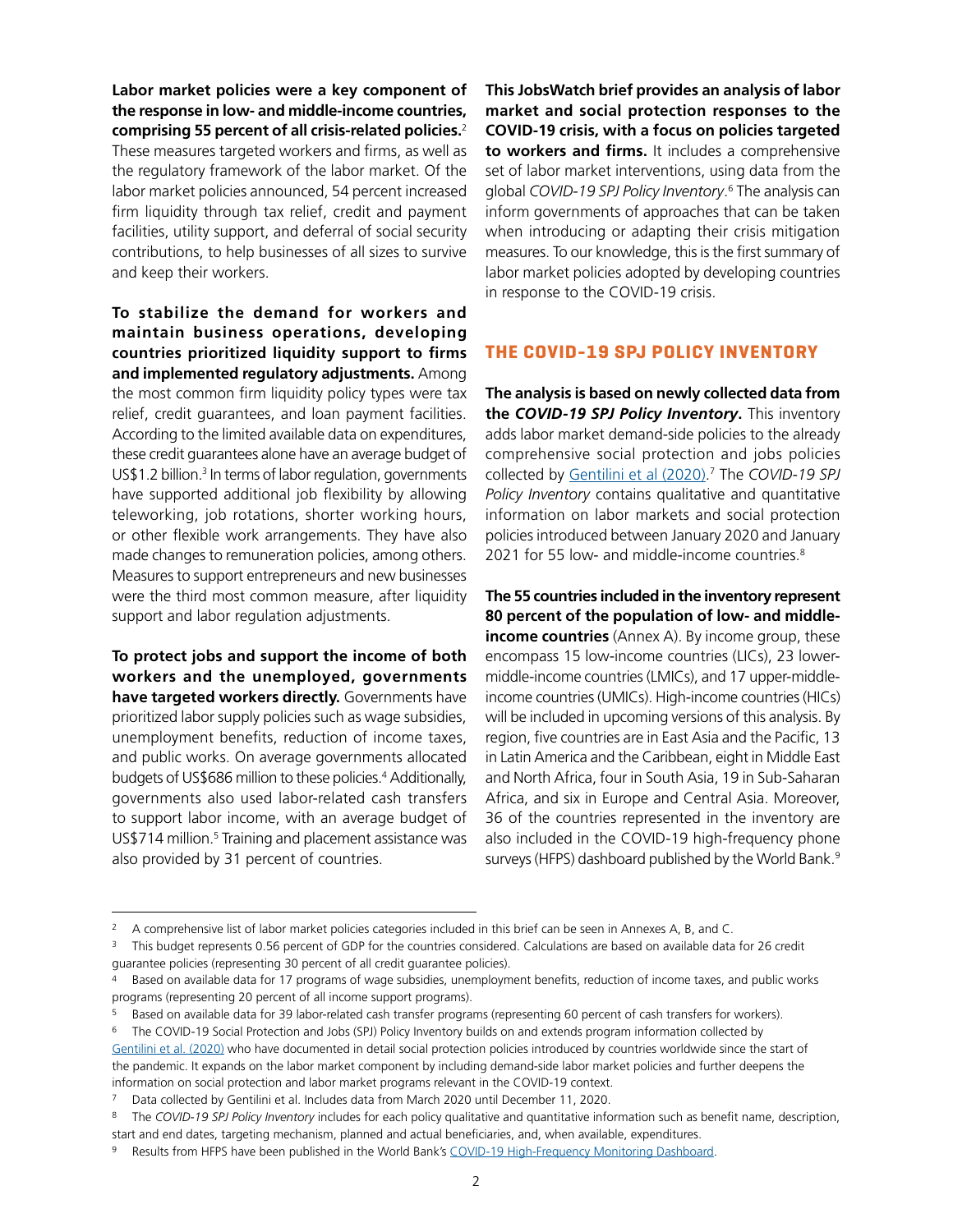#### **BOX 1. COVID-19 SPJ POLICY INVENTORY LABOR MARKET AND JOBS FRAMEWORK**

The COVID-19 SPJ policy inventory includes both supply-side and demand-side labor market policies. On the labor market supply side, it includes policies that help workers maintain their income and jobs such as public works, income tax reduction, training and placement assistance, or unemployment benefits. On the labor market demand side, it covers policies that help businesses survive and retain workers, such as firm liquidity or entrepreneurship support. Furthermore, the inventory includes changes to the regulations of the employer-worker relationship during the pandemic. While these labor regulations affect both workers and firms, they are implemented through firms and hence captured as demand side interventions for the purposes of this analysis. For a detailed description of each policy see Annexes B, C, and D.



#### **HOW ARE GOVERNMENTS RESPONDING?**

#### **Labor market policies are the most prevalent type of social protection response**

**Developing country governments relied heavily on labor market policies to mitigate the economic impact of the pandemic.** These policies have often responded to the need of supporting or maintaining labor and firm income. Of all the social protection and jobs policies in the sample, 55 percent are labor market policies, compared to 38 percent social assistance policies and 7 percent social insurance policies. In terms of countries implementing these policies, all but one country in the sample (98 percent of countries) introduced at least one labor market policy (Figure 1-A), with countries announcing an average of 13 labor market policies each. This pattern holds when looking at different income groups. For all three income level groups considered, the percentage of countries adopting at least one labor market policy is the highest, followed by the percentage of countries adopting social assistance and then social insurance policies (see

below Figure 1-B). The use of social insurance policies increases with countries' income level.

**Cash transfers programs targeting workers became more popular during the COVID-19 pandemic.** Within social protection and jobs policies, cash transfer programs are considered as social assistance. However, the policy inventory differentiates between the typical cash transfers targeted to the household and those targeted directly at workers with a labor market policy objective. In fact, over 38 percent of cash transfer programs included in the sample as social assistance are directed to workers. When these programs are considered, the share of labor market programs increases from 55 to 60 percent. Cash transfers that target workers are mostly intended to help workers who are not protected by social insurance schemes, such as informal workers, the self-employed, agricultural workers, and other non-traditional wage workers. On average, each of these labor-related cash transfer programs benefit around 7.9 million workers and households.10

<sup>10</sup> Based on available data from 27 policies (representing 50 percent of labor-related cash transfer policies).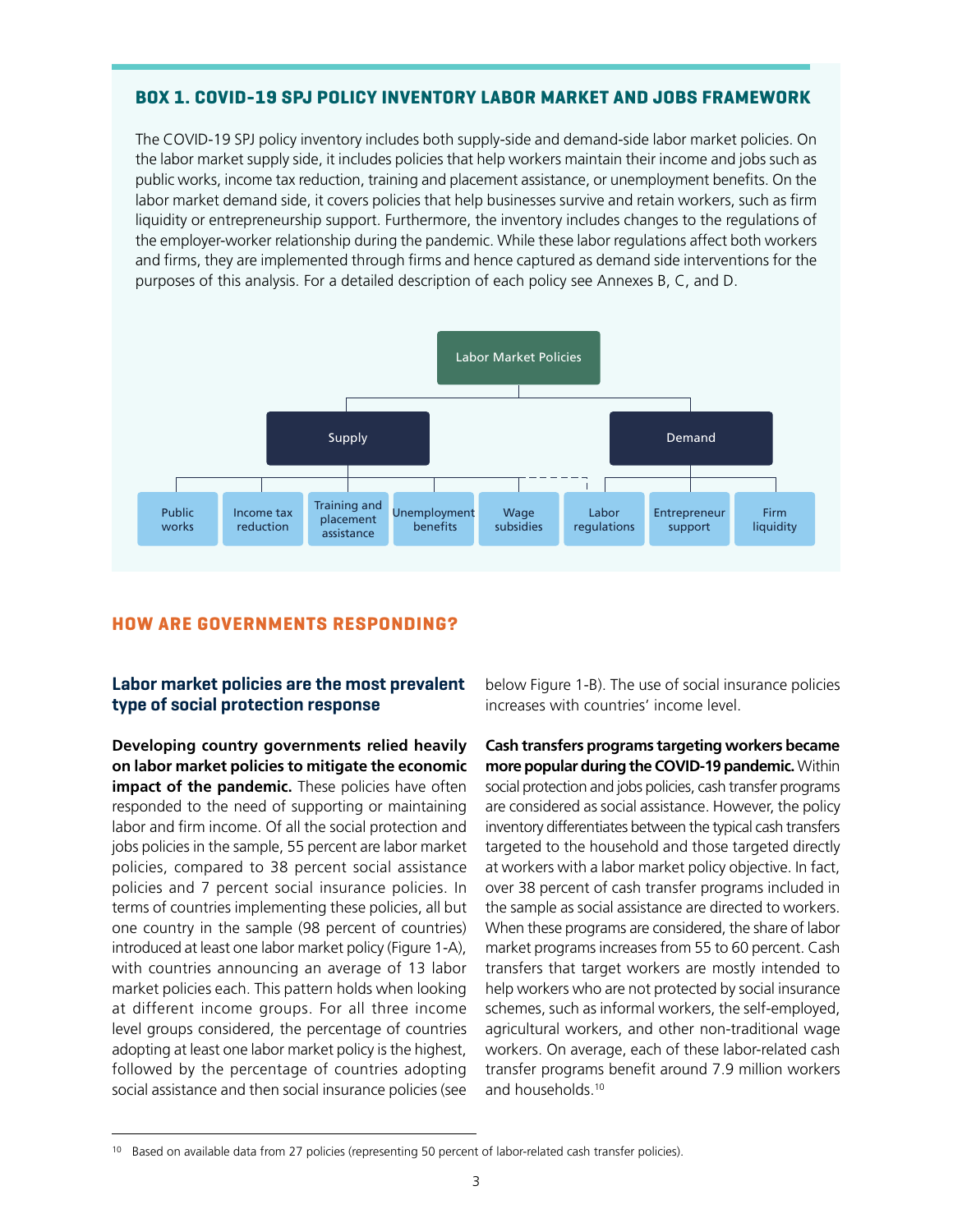#### **FIGURE 1**

#### **Percentage of countries with at least one social protection and labor market policy**

#### 0 20 40 60 80 100 Percentage of countries Labor Market Social Insurance Social Assistance 98 62 98



**B. By area and income group**

**A. By social protection area**

*Source:* COVID-19 SPJ Policy Inventory. Own elaboration.

*Note:* Graphs based on 55 countries. Percentages in panel B) are based on the total number of countries in each income group: 15 countries are low-income (LICs), 23 are lower-middle-income (LMICs) and 17 are upper-middle-income (UMICs).

#### **Labor market policies primarily focus on providing firms with liquidity and increasing regulatory flexibility**

**Policies increasing firm liquidity and labor regulatory flexibility were the most widely used labor market policies.** These policies were aimed at helping businesses survive (Annex C and D describe them). Together, they comprise 77 percent of all supply- and demand-side labor market policies introduced. Moreover, at least 91 percent of them introduced some sort of firm liquidity support and 71 percent introduced changes in labor

# **FIGURE 2**

#### **Percentage of countries with at least one labor market policy, by category**



*Source:* COVID-19 SPJ Policy Inventory. Own elaboration. *Note:* Graph based on 55 countries implementing labor market programs.

regulations (Figure 2). This result holds true when looking across income groups. It should be noted that both firm liquidity and labor regulation policies typically apply to formal firms and wage workers.

**Among policies to improve firm liquidity, most governments prioritized giving firms tax relief, followed by credit facilities and guarantees, loan payment facilities, reductions in social security contributions, and utility and rent support** (Figure 3-A). Around 76 percent of countries have introduced tax relief policies, such as the postponement of corporate tax payments, extension of VAT tax credits, additional deductions for tax credits, or the extension of the deadline for settling tax liabilities. Around 35 percent of countries allowed firms to postpone the payment of their part of social security contributions. These policies have likely been attractive because they are an easy way for governments to help businesses without having to make additional transactions or reallocating resources.

**Many governments also introduced more active policy options to inject firms with liquidity.** Around 67 percent of countries created credit guarantee funds, allocating an average of US\$1.2 billion. UMICs allocated the biggest budgets to these funds, with an average of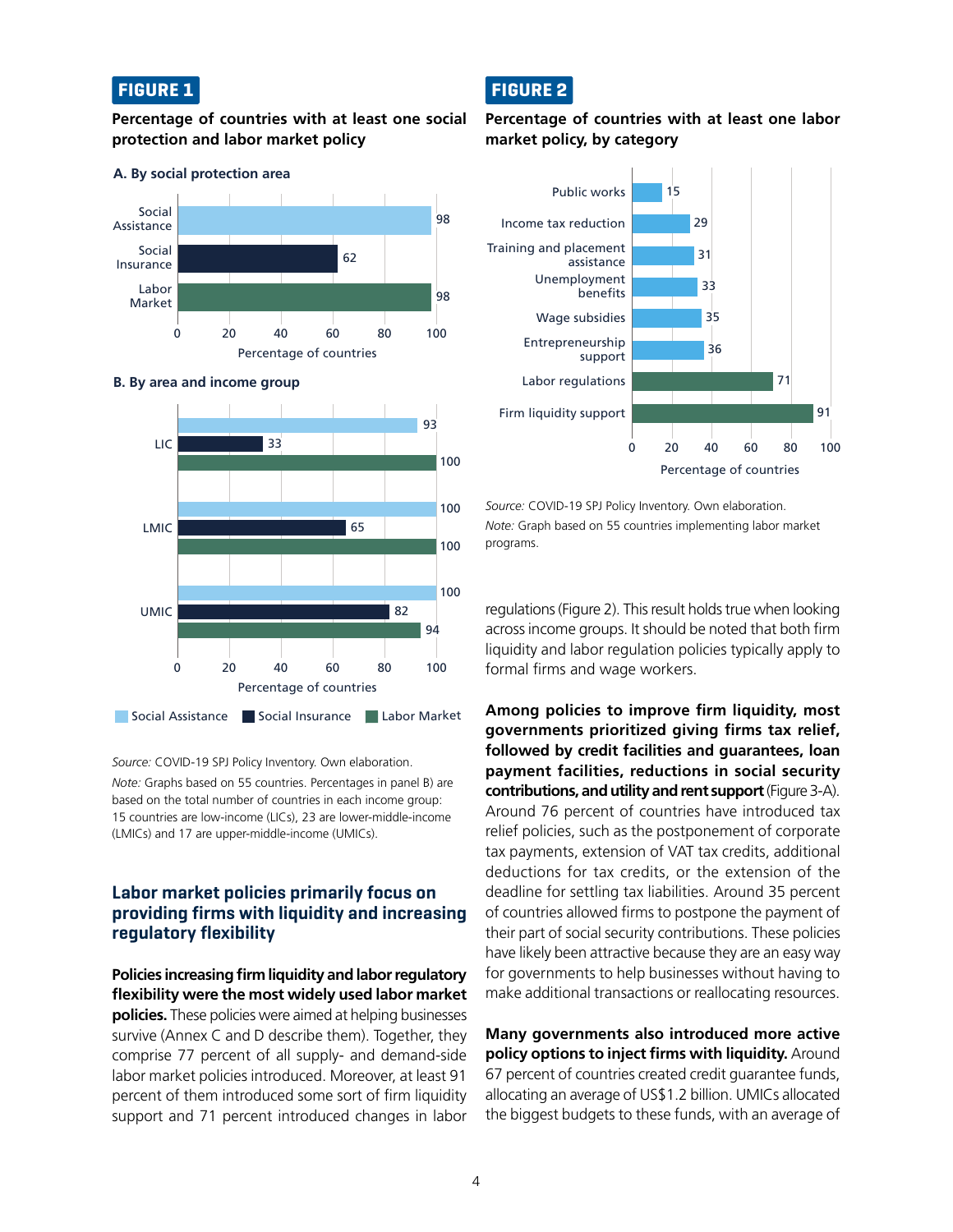#### **FIGURE 3**

#### **Percentage of countries with at least one firm liquidity or labor regulation policy**



#### **B. Labor regulation**



*Source:* COVID-19 SPJ Policy Inventory. Own elaboration. *Note:* Graphs based on 55 countries. Percentages in panel A) are based on the number of countries implementing firm liquidity policies. Percentages in panel B) are based on the number of countries implementing regulatory adjustment policies.

US\$1.5 billion.11 LICs and LMICs also implemented this policy but with a smaller budget. Around half of the countries analyzed have also offered loan repayment facilities to support businesses' liquidity, by reducing the interest on their loans or allowing firms to restructure or postpone their debts. Other recurring measures included support for utilities such as water, natural gas, and electricity bills, or the suspension of rents.

**In terms of labor regulations, governments introduced a series of regulatory adjustments to protect workers** (Figure 3-B). They have permitted new working conditions and methods, such as teleworking and other flexible work arrangements not previously stipulated by law, with 45 percent of countries announcing this type of adjustment. Around 31 percent of countries have also modified labor regulations to increase requirements to health and workplace safety regulations.

**Dismissal procedures, severance payment compensation, hiring flexibility, and leave policies were frequently modified.** However, there is considerable heterogeneity in these regulations as some policies prevented firms from dismissing workers while others allowed them to temporarily cancel their contracts. Similarly, in the case of remuneration, some policies allowed firms to decrease remuneration while others required increased allowances for certain type of workers.

**Support to entrepreneurs was also common.** Around 36 percent of countries introduced policies that promote entrepreneurship by encouraging the unemployed and target groups to start their own business or to become self-employed. Some policies were targeted to already existing ventures by providing them with grants.

#### **Labor income support policies are less common but affect workers**

**Policies aimed at supporting labor income have been less widely used.** Less than 40 percent of countries have implemented some type of policy directed to increase disposable income for workers and the unemployed such as unemployment benefits, wage subsidies, income tax reduction, and public works. LICs tended to implement only one of these policies at a time, while LMICs and UMICs introduced on average two of these policies at a time. LICs have prioritized public works programs and income tax reductions. LMICs have been able to implement more unemployment benefit programs, which, in some cases, were accompanied by wage subsidies. UMICs, in turn, have prioritized wage subsidies, accompanied by either unemployment benefits or income tax reductions.

#### **On average, budgets allocated to labor-related cash transfers are roughly equal to the combined**

<sup>11</sup> Average budgets are calculated based on available data from 26 policies (30 percent of credit guarantees policies).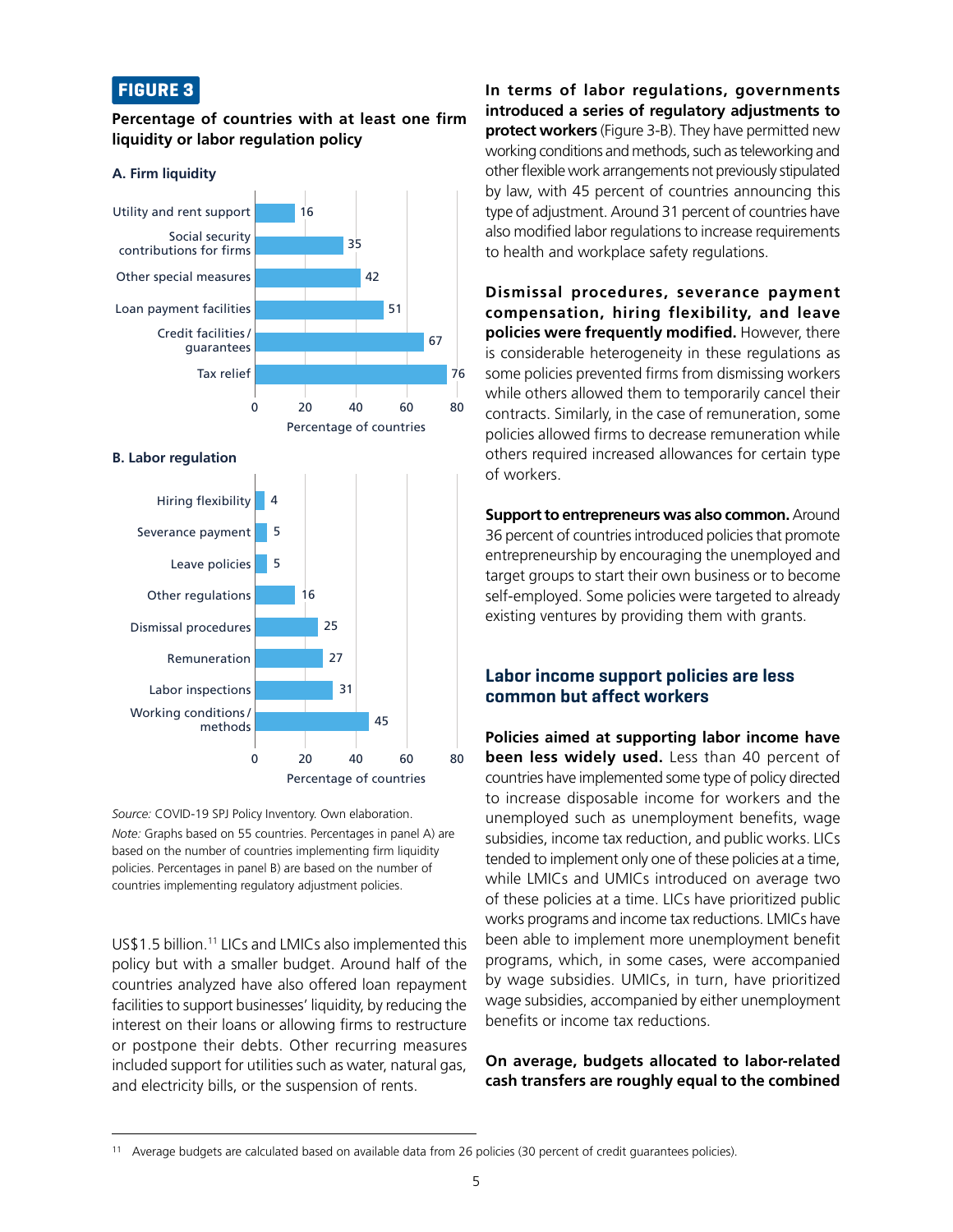#### **FIGURE 4**

**Average expenditure for labor-related cash transfers (CT), non-labor-related CT, and income support by income group (in millions of US\$)**



*Source:* COVID-19 SPJ Policy Inventory. Own elaboration. *Note:* Expenditures based on 117 programs (17 are income support, 39 are labor-related CT, 61 are non-labor CT). Non-labor CT include unconditional cash transfer policies for households; labor-related CT include unconditional cash transfer policies to formal workers, informal workers, independent workers, and farmers; and income support include unemployment benefits, wage subsidies, income tax reduction, and public works.

**value of all other labor market policies, including public works, unemployment benefits, and wage subsidies.** However, the budget allocated to cash transfers for workers remain twice as large as the amount allocated to non-labor cash transfers (Figure 4). Governments have allocated on average US\$686 million for increasing workers' income through traditional labor market policies, while the average budget for cash transfers directed to workers is US\$714 million, compared to US\$304 million for non-labor-related cash transfers.12 Moreover, average expenditure on laborrelated cash transfers is higher than non-labor-related cash transfers. This is especially true for LMICs and UMICs, while LICs follow the opposite pattern. This might be explained by LMICs' and UMICs' increased ability to target specific types of workers.

# **FIGURE 5**

**Percentage of countries with at least one new policy or adaptation of an existing one—by labor market policy category**



*Source:* COVID-19 SPJ Policy Inventory. Own elaboration. *Note:* Graph based on number of countries implementing each category of labor market programs.

#### **Most countries have adopted a combination of new and adapted policies**

**The labor market policies adopted by governments are a combination of completely new initiatives and adaptations of existing policies** (Figure 5). Around 60 percent of labor market policies adopted by governments are new, while the remainder are adaptations.

**Most programs related to training and placement assistance, entrepreneurship support, wage subsidies, and unemployment benefits were newly created in response to the economic downturn.** For most of these policies, this is true irrespective of countries' income level and may result from the lack of pre-existing active labor market policies in LICs,

 $12$  Some of the programs have much lower budgets and the spread of the distribution is large, as shown by the median expenditures by type of policy. The median budget allocated to traditional labor market policies for income support is US\$174 million, the median budget for cash transfers directed to workers is US\$41 million, and the median budget for non-labor-related cash transfers is US\$47 million.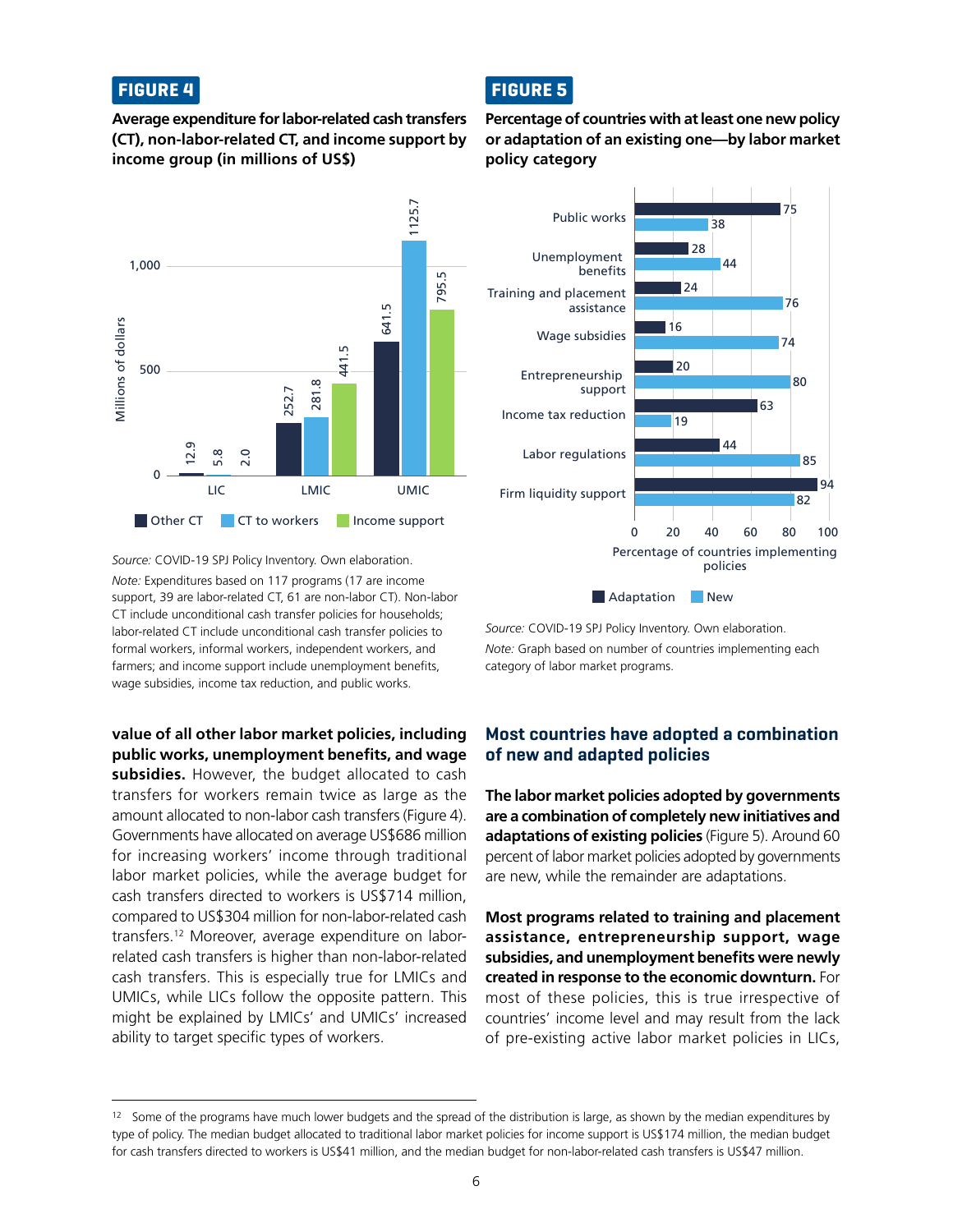LMICs, and UMICs. In the case of unemployment benefits, while most policies are new there is some regional variability: policies were mostly new in LMICs and mostly adaptations in UMICs, probably because unemployment insurance (UI) schemes are scarcer in the former than in the latter.

**Almost all countries in the sample adapted pre-existing firm liquidity support programs.** This is expected, as firm liquidity programs included deferrals of existing loan payments and postponements/grace periods for firms to meet their social security obligations. However, among firm liquidity programs, most governments that introduced access to credit guarantees developed these funds in direct response to the pandemic. Regarding income support policies, public works policies were also largely adaptations of existing programs.

#### **Labor market policies have remained the most widely used policy over time**

**Labor market policies have remained the most widely used over time.** The percentage of countries adopting additional social protection policies has decreased for every three-month period since the World Health Organization (WHO) declared the pandemic (Figure 6-A). Yet, the percentage of countries adopting labor market policies remains the highest for each period.

**Despite the decline in new social protection and jobs policies, some governments continue to announce new labor market policies** (Figure 6-B). The number of new policies introduced since the crisis has declined, as many of the policies created at the beginning of the crisis are still active or have been extended. In addition, many new programs were introduced at the beginning of the pandemic as governments were trying to provide rapid assistance.

**The composition of labor policies has evolved over the past year, with policies such as training and placement assistance, and entrepreneurship support gaining relative importance in the period from June to November 2020.** This increase may reflect a shift of policy priorities to prepare and connect jobseekers to labor market opportunities and address the early impacts of the crisis on unemployment. In contrast, interventions such as income tax reduction or deferrals, wage subsidies, and unemployment benefits were not implemented in the last three months (Figure 6-B). Firm liquidity measures, however, have been used throughout the crisis.

## **FIGURE 6**

**Percentage of countries with labor market and social protection policies by area and category**







*Source:* COVID-19 SPJ Policy Inventory. Own elaboration.

*Note:* Panel A) is based on 55 countries. Panel B) is based on number of countries implementing each category of labor market programs.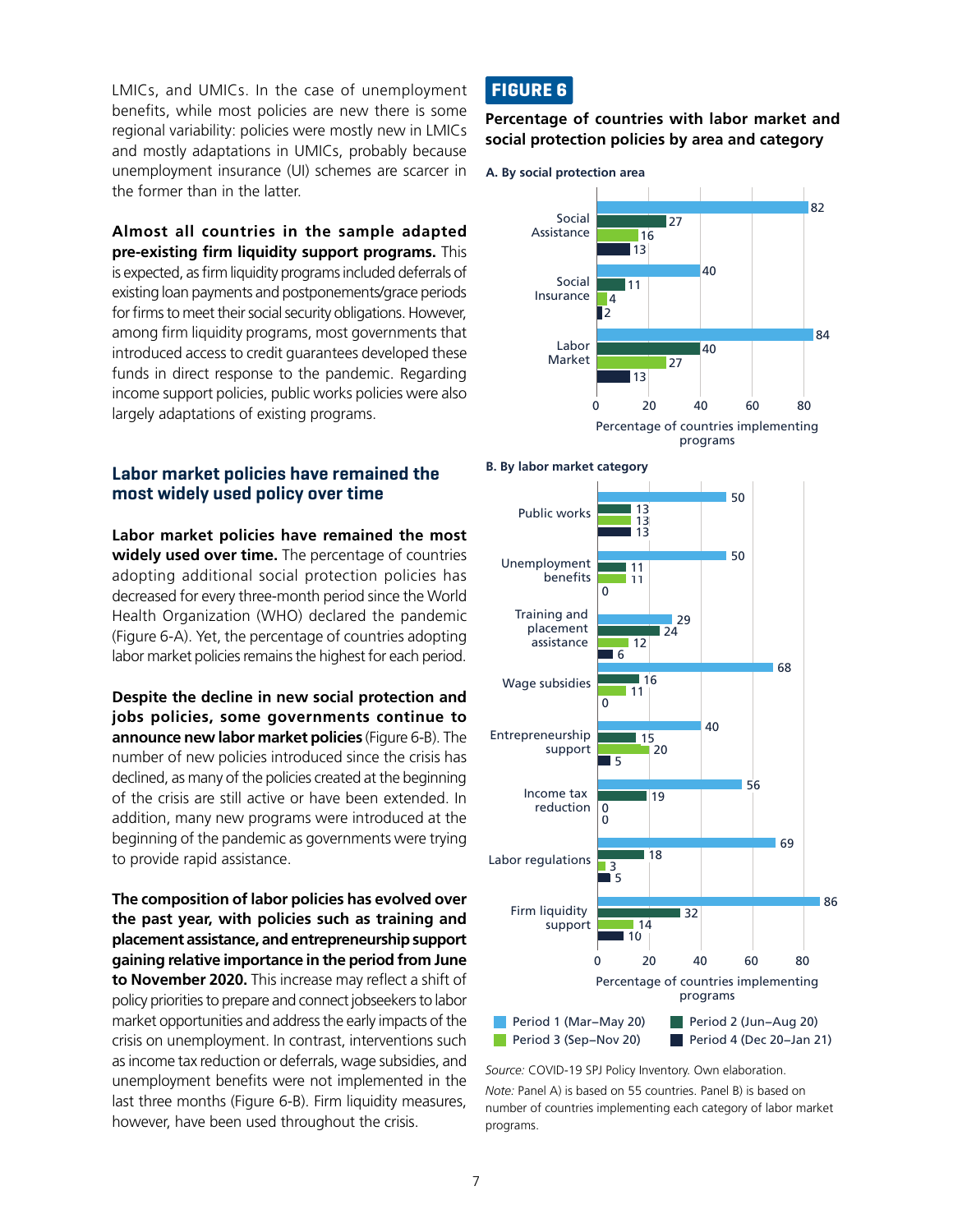#### **WHAT'S NEXT?**

**Our next JobsWatch brief will explore more developing and developed countries as we expand the COVID-19 SPJ policy inventory.** The extensions will not only provide evidence on more countries but also enable deeper analysis and answer the question whether the findings presented in this brief will hold globally.

**Subsequent analysis can help identify patterns in the policy responses across income or regional country groups and relate them to underlying labor market conditions.** For example, more program data can shed light on the differences in the labor market policy responses across different types of countries. So far, only broad measures of policy type have been disaggregated by countries' income level. Adding new countries to the inventory will enable more detailed comparisons by region and income group. Further work will shed light on the evolution and timing of the labor policies. Finally, a follow-up brief will provide initial insights on the relationship between the COVID-19 labor market mitigation policies and labor market impacts in developing countries.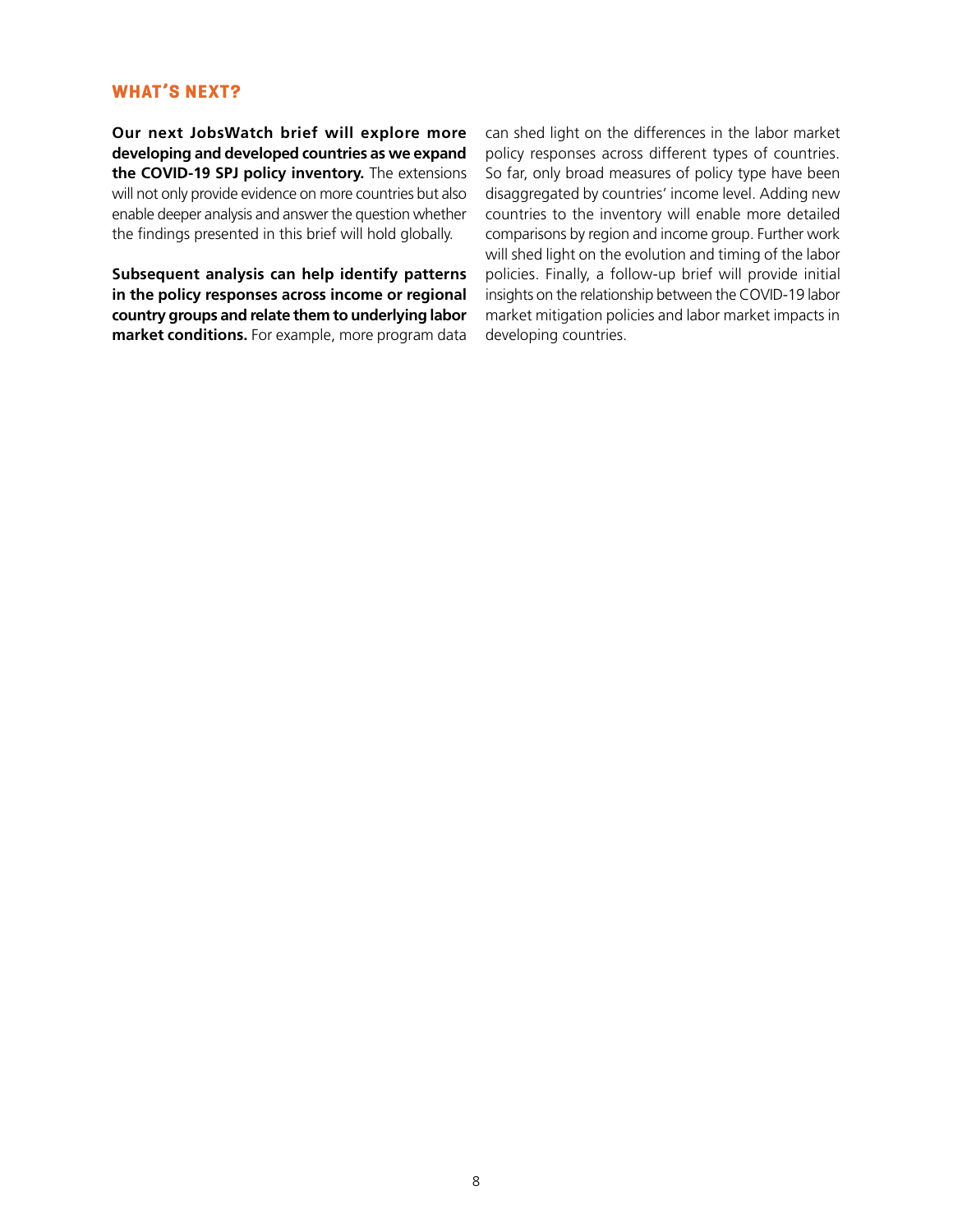# ANNEXES

# **ANNEX A**

### **Countries included in the brief**

| <b>Region</b>                      | <b>Country list</b>                                                                                                                                                                          |
|------------------------------------|----------------------------------------------------------------------------------------------------------------------------------------------------------------------------------------------|
| East Asia and the Pacific          | Cambodia, China, Indonesia, Mongolia, Thailand                                                                                                                                               |
| Europe and Central Asia            | Belarus, Bosnia and Herzegovina, Moldova, Tajikistan, Turkey, Uzbekistan                                                                                                                     |
| Latin America and the<br>Caribbean | Argentina, Bolivia, Brazil, Colombia, Costa Rica, Dominican Republic, Ecuador, El Salvador, Guatemala,<br>Haiti, Honduras, Jamaica, Peru                                                     |
| Middle East and North Africa       | Djibouti, Egypt, Iraq, Libya, Morocco, Syria, Tunisia, Yemen                                                                                                                                 |
| South Asia                         | Afghanistan, Bangladesh, India, Pakistan                                                                                                                                                     |
| Sub-Saharan Africa                 | Botswana, Burkina Faso, Cameroon, Republic of Congo, Ethiopia, The Gambia, Ghana, Guinea, Kenya,<br>Liberia, Malawi, Mali, Mozambique, Nigeria, South Sudan, Sudan, Tanzania, Uganda, Zambia |

# **ANNEX B**

#### **Description of labor market policies included in the brief**

| <b>Policy</b>                        | <b>Description</b>                                                                                                                                                                                                                                                                                                                                               |
|--------------------------------------|------------------------------------------------------------------------------------------------------------------------------------------------------------------------------------------------------------------------------------------------------------------------------------------------------------------------------------------------------------------|
| Unemployment<br>benefits             | Benefits payable to workers satisfying criteria for membership in an unemployment insurance scheme. These<br>are often paid only for a limited period.                                                                                                                                                                                                           |
|                                      | Can also include benefits payable to workers either failing to satisfy criteria for membership in an<br>unemployment insurance scheme or who have exceeded the period for entitlement to unemployment<br>insurance benefit. Unemployment assistance is normally means tested.                                                                                    |
| Public works                         | Income support for the poor given in the form of cash wages or services in exchange for work effort. These<br>programs typically provide short-term employment at low wages for unskilled and semi-skilled workers on<br>labor-intensive projects such as road construction and maintenance, irrigation infrastructure, reforestation,<br>and soil conservation. |
| Training and<br>placement assistance | This includes intermediation services such as counseling, placement assistance, job matching, labor<br>exchanges, and other related services. It also includes different training programs such as vocational, cash for<br>training, and workplace training.                                                                                                     |
| Wage subsidies                       | Includes wage subsidies to employers who maintain existing jobs with and without reduced work time<br>(including zero working hours).                                                                                                                                                                                                                            |
| Entrepreneurship<br>support          | Programs that promote entrepreneurship by encouraging the unemployed and target groups to start their<br>own business or to become self-employed.                                                                                                                                                                                                                |
|                                      | Employment measures that help people with physical, mental, or psychological conditions limiting their<br>activities to be involved in the labor market.                                                                                                                                                                                                         |
|                                      | Other policies aiming to keep workers employed, bring them into employment, increase their productivity and<br>earnings, and improve the functioning of labor markets.                                                                                                                                                                                           |
| Income tax reduction                 | Labor income tax deferral or reduction, change in basic personal income tax credits.<br>Only includes labor income.                                                                                                                                                                                                                                              |
| Labor regulation                     | Includes changes in the regulation for compensation, dismissal procedures, working conditions, leave policies,<br>and labor inspections.                                                                                                                                                                                                                         |
| Firm liquidity support               | Includes policies that allow businesses to take out credit, facilitate repayment conditions, reduce or postpone<br>taxes and social security contributions, and provide support for rent and utility payments.                                                                                                                                                   |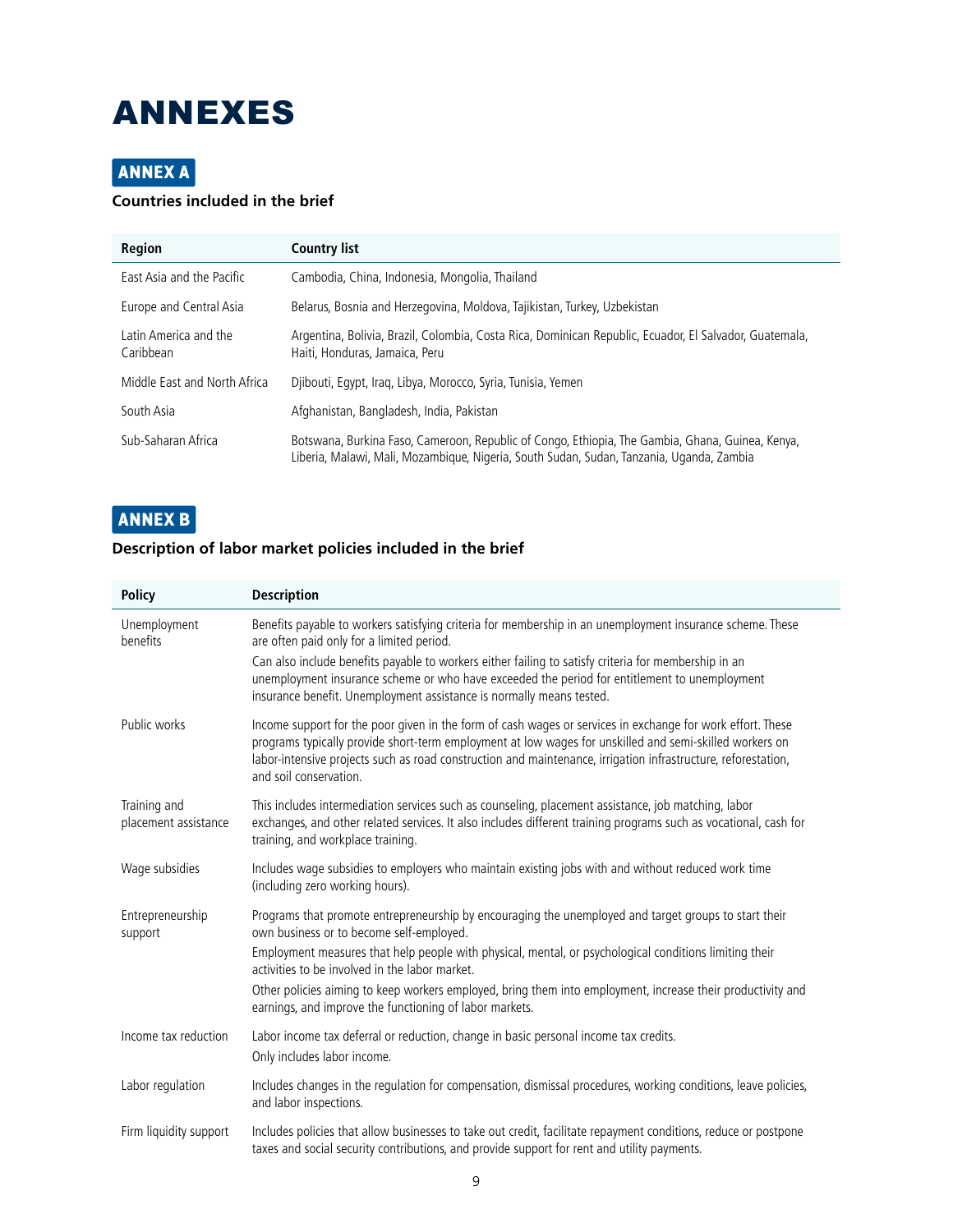

#### **Description of labor regulation policies**

| <b>Labor regulation</b><br>policies | <b>Description</b>                                                                                                                                                                                                                                                                                                                                                                                                                                                                                                                                                                                                                  |
|-------------------------------------|-------------------------------------------------------------------------------------------------------------------------------------------------------------------------------------------------------------------------------------------------------------------------------------------------------------------------------------------------------------------------------------------------------------------------------------------------------------------------------------------------------------------------------------------------------------------------------------------------------------------------------------|
| Severance payment                   | Changes in the regulation for compensation and/or benefits an employer provides to an employee after<br>employment is over. Severance packages may include extended benefits, such as health insurance and<br>outplacement assistance to help an employee secure a new position.                                                                                                                                                                                                                                                                                                                                                    |
| Hiring flexibility                  | Changes in the regulation that allows the extension of contracts or work permits in the situation when terms<br>are approaching, such as automatic contract extension and work-permit requirements relaxation.                                                                                                                                                                                                                                                                                                                                                                                                                      |
| Dismissal procedures                | Changes in the scope of layoffs, such as total prohibition of layoffs or limiting them only to particular workers;<br>changes in termination procedures including suspension of requirements of notification, consultation or<br>obtaining the approval of a third party, suspension of reassignment or retraining obligation, and/or priority<br>rules for re-employment.                                                                                                                                                                                                                                                          |
| Working conditions/<br>methods      | Regulation that promotes alternate arrangements or schedules vis-a-vis the traditional working day and<br>week. These arrangements might help employers to adjust to the needs of the market. Also, they might allow<br>employees to choose a different work schedule to meet personal or family needs. Working conditions might<br>include changes in the working schedules, relaxation of rest requirements (reduction in uninterrupted daily<br>and weekly rest time), and extension of overtime work. In general, working conditions include flexible time,<br>reduced/part-time, compressed work week, telework/telecommuting. |
| Leave policies                      | Changes in leave regulations that might give employers flexibility in declining leave requests (annual, unpaid,<br>on demand, and other). Leave policies might include extended period for leave use and additional types of<br>leave, such as overtime and right to use a part of the next year annual leave - advance leave)                                                                                                                                                                                                                                                                                                      |
| Remuneration                        | Changes in remuneration regulations that might include introducing a form of hazard pay and higher<br>workload bonuses and some other pay adjustments, such as wage payment deferrals.                                                                                                                                                                                                                                                                                                                                                                                                                                              |
| Labor inspections                   | Changes in occupational health and safety requirements, including interventions to improve the capacity or<br>resources, and staffing of labor inspectors to enforce COVID-19 related regulations.                                                                                                                                                                                                                                                                                                                                                                                                                                  |
| Other regulatory<br>adjustment      | Other regulatory adjustments might include relaxation of other aspects covered by labor regulations, such as<br>temporary suspension of preventive examinations and the possibility of carrying out some mandatory trainings<br>entirely by means of electronic communication.                                                                                                                                                                                                                                                                                                                                                      |

# **ANNEX D**

#### **Description of firm liquidity policies**

| <b>Firm liquidity</b><br>policies          | <b>Description</b>                                                                                                                                                                                                                                                                                   |
|--------------------------------------------|------------------------------------------------------------------------------------------------------------------------------------------------------------------------------------------------------------------------------------------------------------------------------------------------------|
| Credit facilities/<br>quarantees           | Loans made to a business or corporation that allow the borrowing business to take out money over an<br>extended period rather than reapplying for a loan each time it needs money. Includes: revolving loan facilities,<br>committed facilities, letters of credit, and most retail credit accounts. |
| Loan payment<br>facilities                 | Relaxation of loan repayment conditions.                                                                                                                                                                                                                                                             |
| Tax relief                                 | Reductions, exemptions, deferrals of corporate income tax, payroll, etc.                                                                                                                                                                                                                             |
| Utility and rent<br>support                | Transfers, postponement, or reduction of utility and rent payments to assist firms                                                                                                                                                                                                                   |
| Social security<br>contributions for firms | Reductions, exemptions, postponements of social security contributions for firms.                                                                                                                                                                                                                    |
| Other special<br>measures                  | Other measures not listed, such as access to public tenders.                                                                                                                                                                                                                                         |